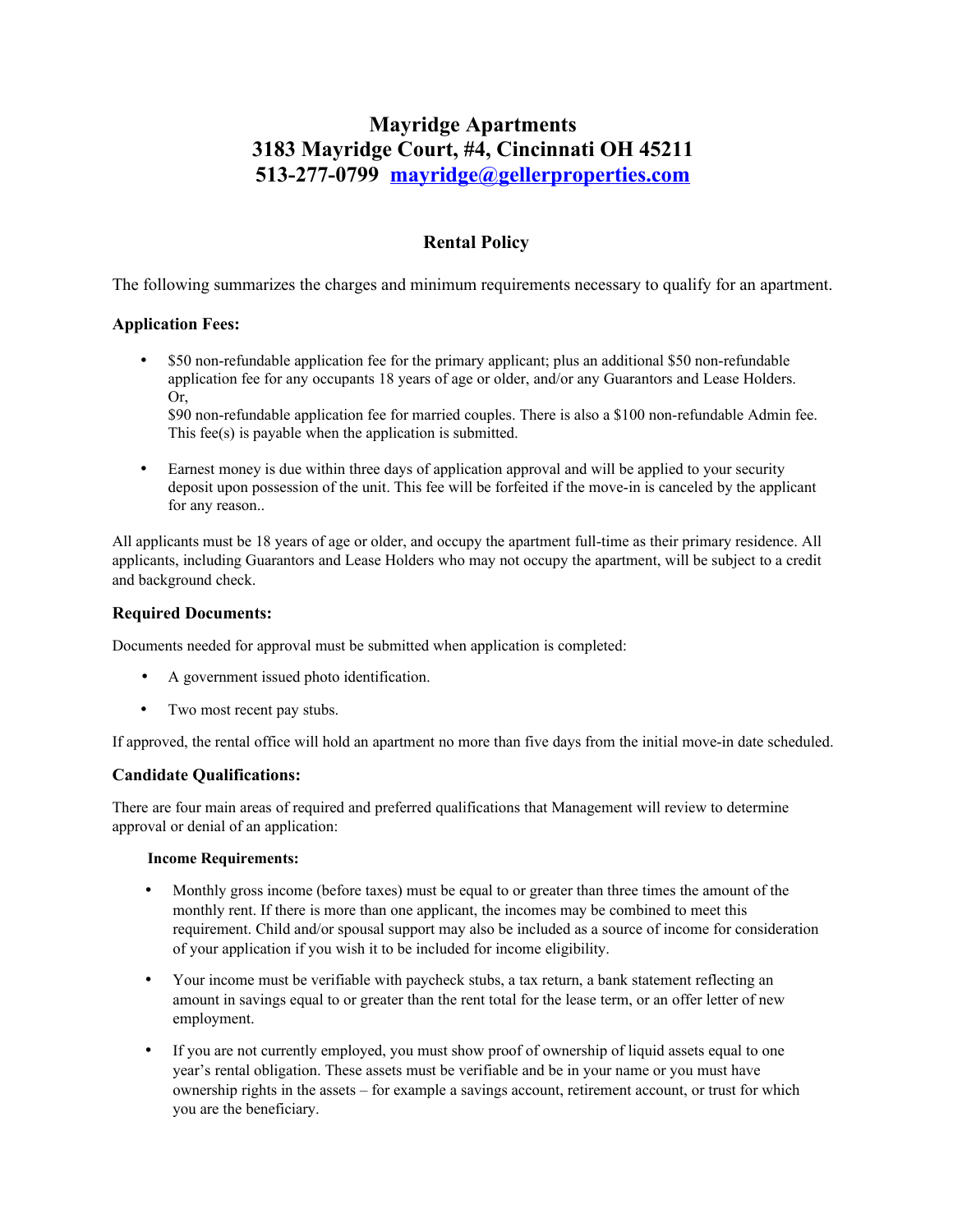Or, at least one applicant must be continuously employed for six months with the current employer. In the event an applicant is receiving Social Security benefits, proper documentation must be provided to the office to verify your income.

### **Credit Requirements:**

- Applicant(s) credit report must be favorable to our preselected criteria. Management will review all reported credit history to determine approval. Any accounts in collections (excluding medical and/or educational accounts) could negatively affect your application.
- Applicant(s) must not have gone through bankruptcy in the last 12 months and any bankruptcy must be discharged for a minimum of 12 months. Applicant(s) must have re-established favorable credit if a bankruptcy is found on the credit report. Chapter 13 applicants must have continuous good payment history for at least 18 months of their plan and have no defaults or motions to dismiss.
- Applicant(s) must not have any utility balance owed or in collections.
- Applicant(s) must not have any judgment activity on their credit history.
- Applicant(s) must not have any repossession activity on their credit history.

### **Background Requirements:**

- Applicants and all proposed Lease Holders or Guarantors must not have a violent felony conviction, nor be on probation or a participant in community control in the last seven years.
- Applicants and all proposed Lease Holders/Guarantors must not have been convicted of any crime or received a deferred adjudication for any crime involving violence against others, including but not exclusively: assault, battery, rape, abuse of an adult, or any crime involving assault or endangerment of a child. Applicant(s) may not have been adjudicated a sexual predator, habitual sexual offender, or sexual offender.
- Applicant(s) and all proposed occupants must not have been convicted of misdemeanors involving the use, possession, or intent to distribute any controlled substance or illegal drug within the last five years.
- Applicant(s) and all proposed Lease Holders or Guarantors must not have been convicted of any misdemeanor charges of domestic violence or animal cruelty.

#### **Landlord Requirements:**

- Applicant(s) and all proposed Lease Holders or Guarantors must have good rental history. Any balances owed to a landlord or in collections must have been cleared for at least six months before the applying for an apartment.
- Applicant(s) must have given proper notice to their last landlord, before final approval of the application.
- Applicant(s) must have prompt payment history that is verifiable and receive a positive recommendation from his/her previous/current landlord(s). Exception is made if this is the applicant's first apartment.
- Applicant(s) may not have more than one eviction filed against them in the last five years.

### **Pet Policy:**

Heritage Apartments is proud to identify as a pet friendly community! With the payment of a one-time \$200 pet privilege fee for one pet, or \$300 for two pets., up to two domesticated pets are accepted. Reptiles must fit into a 15 gallon tank. The following breeds are excluded, including mixes of these breeds - American Pit Bulls, Akitas,